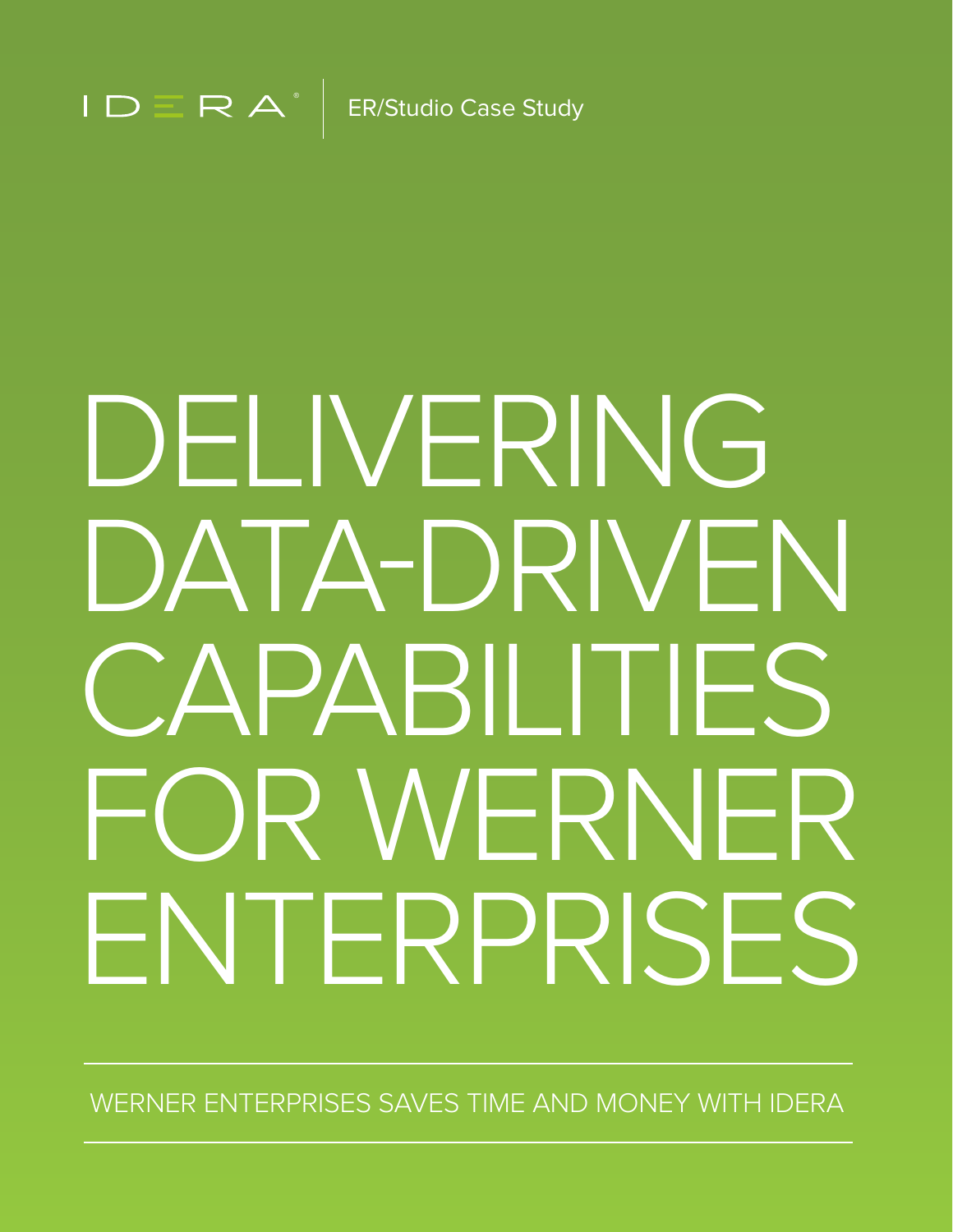#### BACKGROUND

Werner Enterprises is a transportation and logistics leader with more than 8,000 trucks, 24,000 trailers and nearly 13,000 employees. Today, 65 years since the company was founded, it is an asset-based logistics provider and one of the five largest truckload carriers in the United States. The company offers a diversified portfolio of transportation and logistics services to companies around the globe, backed by an alliance network of more than 26,000 carriers and ocean, air and rail providers.

## CHALLENGE

The effective use of mission-critical datasets sits at the heart of Werner's business model. In managing their diverse and complex data requirements, Werner's specialist team applies bespoke classification and retention policies to provide the business with easy access to relevant data and insight. Working across departments, they prioritize the need to streamline information while also providing effective data visibility.

However, the Werner Enterprises data team was looking for ways to make information about the company's data more accessible, with a particular focus on reducing reliance on tribal knowledge within the business.

"In common with many businesses, we face challenges with our approach to data," said Patrick Rock, Data Modeler at Werner Enterprises. "For instance, we may have different definitions of data points in different areas of our business, but this has an impact on what the data ends up meaning, what rules are applied and where key areas of knowledge exist across the organization."

To address these issues, Werner needed a data modeling and data governance catalog solution that could harmonize and standardize the company's understanding of information and data and become a go-to reference for all business users.

### SOLUTION

 $\bigcap$ 

In searching for a technology partner to address these challenges, the Werner Enterprises team assessed solutions from a diverse range of potential providers.

But having downloaded and been impressed by a trial version of IDERA's ER/Studio Data Architect modeling and management tool and an evaluation of ER/Studio Team Server governance catalog, the Werner team concluded that the capabilities offered a precise fit for their needs. "We were aware of IDERA's good reputation and having assessed both products' capabilities very carefully, we quite soon discovered that it met all our criteria in one package while also fitting our budget," said Rock.

> In common with many businesses, we face challenges with our approach to data

> > Patrick Rock **Data Modeler at Werner**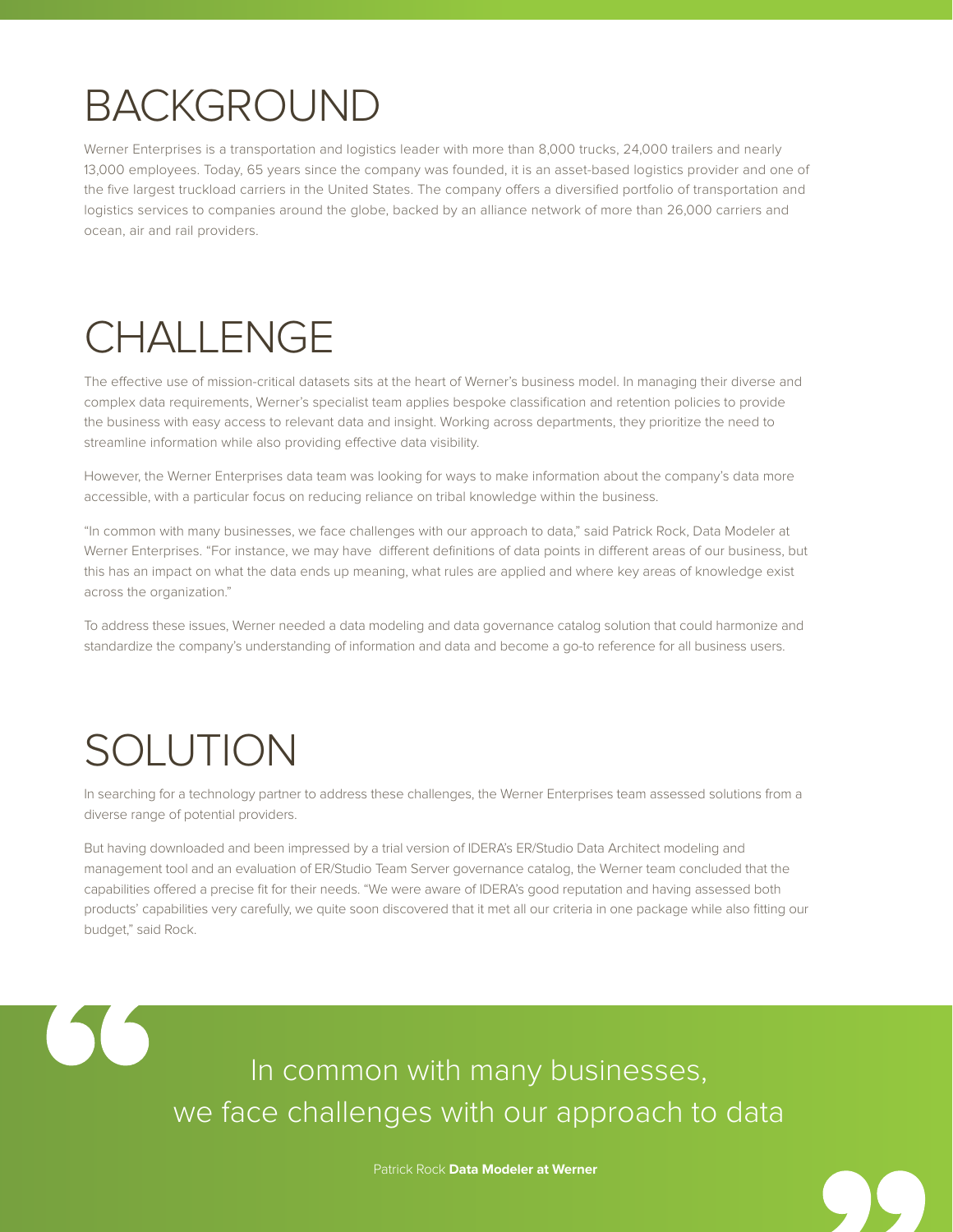#### **BENEFITS**

By implementing ER/Studio Data Architect and Team Server, Werner Enterprises has delivered a range of benefits to the business. Their data management capabilities have significantly improved. One team has built comprehensive and structured models of data assets and another business unit developed glossaries to standardize language and provide a mechanism for consumer data discovery. This promotes better communication and productivity and delivers a platform for data democratization. This has also helped optimize and accelerate the process of onboarding new employees.

"Working with IDERA has allowed us to push even further towards data being an enabler in our business," said Rock. "Data discovery is easier and all movement of data, from inputting to tracking, is agile enough for us to keep numerous plates spinning at the same time."

ER/Studio Team Server has also helped Werner to track and clarify data definitions and develop a one-stop-shop approach to data archiving. The business has reduced risks stemming from miscommunication, improved its understanding of data sensibility and value while streamlining processes and optimizing data visibility. "With the new Team Server update, we have an easy-to-understand visualization for how related terms and tables connect. It is a fast way to track the connections without having to go through multiple page clicks, said Natasha Freeland, Data Analyst at Werner Enterprises.

"Overall, everything from the installation process and product support to the impact we're getting from IDERA has far exceeded our expectations," explained Rock. "The installation process, for example, was extremely simple - we downloaded the product, watched a couple of videos on IDERA's site, then we were on our way."

Looking ahead, Werner Enterprises plans to expand their use of ER/Studio Team Server to add new data sources and applications. By consolidating more data models and business terms, the team aims to build on the improvements they have seen in communication as part of a wider education process for the whole company. And by harmonizing language and terminology to allow their systems to communicate properly, they aim to implement the solution across all 70 of their existing data models.

 $\bigcap$ 

Overall, everything from the installation process and product support to the impact we're getting from IDERA has far exceeded our expectations

Patrick Rock **Data Modeler at Werner**